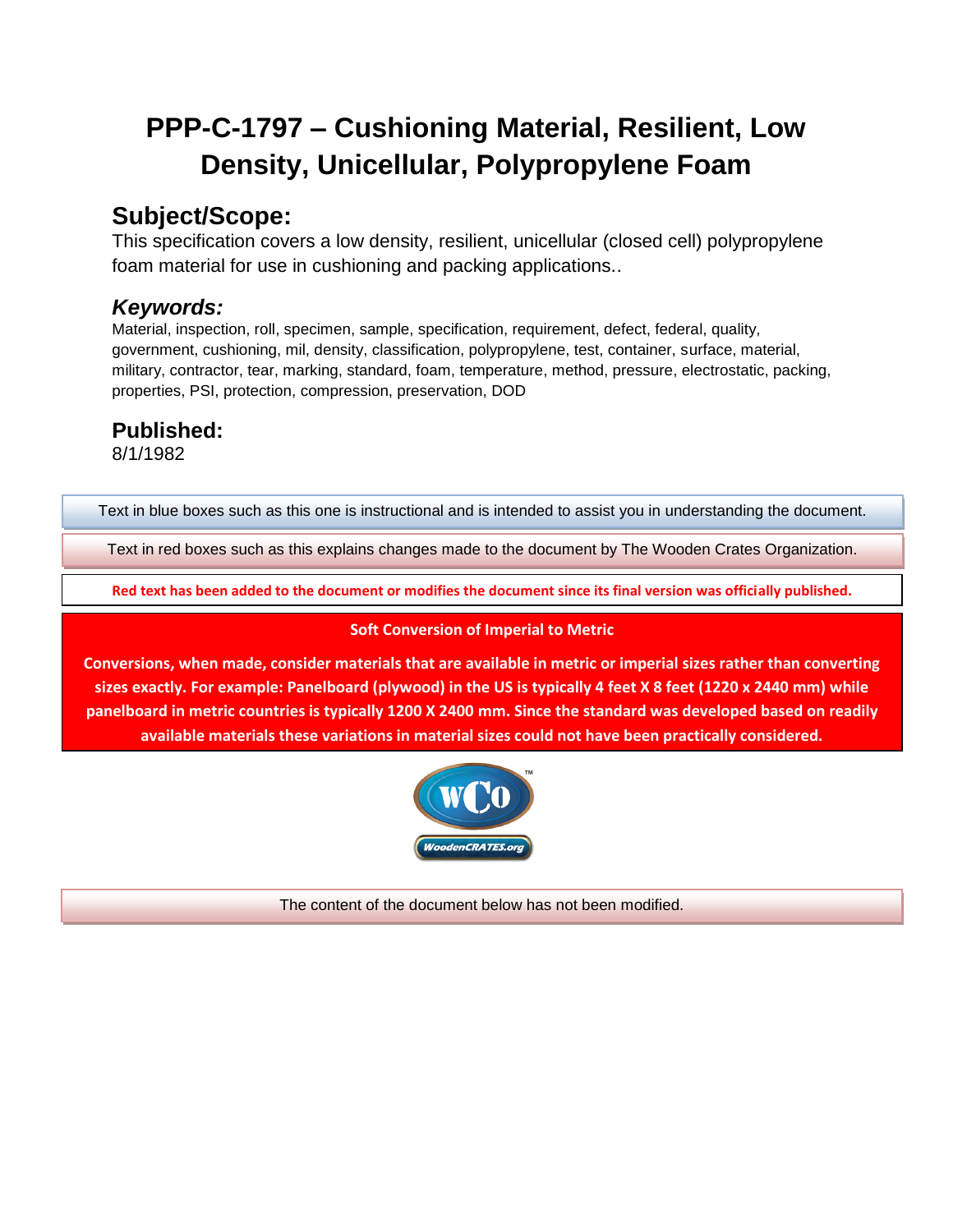PPP-C- 1797A 1 September 1982 SUPERSEDING PPP-C-179 7 26 July 1972

#### FEDERAL SPECIFICATION

#### CUSHIONING MATERIAL , RESILIENT, LOW DENSITY, UNICELLULAR , POLYPROPYLENE FOAM

This specification was approved by the Commissioner, Federal Supply Service, General Services Administration, for use of all Fe@ral agencies.

1. SCOPE AND CLASSIFICATION

1.1 Scope. This specification covers a low density, resilient, unicellular (closed cell) polypropylene foam material for use in cushioning and packing appliçations. It is useful throughout a temperatur range from -65 F (-54 C) to 160°F (71°C) (see 6. 1) .

1.2 Classification. Polypropylene foam cushioning material shall be of the  $\overline{following types}$ , as specified (see  $6.1$ ):

Type I - For general cushioning applications

Type 11 - For electrostatic protective cushioning applications

2. APPLICABLE DOCUMENTS

I

2.1 Government publicaciona. The following documents, of the issues in effect on date of invitation for bids or request for proposal, form a part of this specification to the extent specified herein.

#### Federal Specifications

| $L-P-378$         | Plastic Sheet and Strip, Thin Gauge,<br>Polyolefin |
|-------------------|----------------------------------------------------|
| $UU-P-268$        | Paper, Kraft, Wrapping                             |
| PPP-B-601         | Boxes, Wood, Cleated Plywood                       |
| $PPP-B-636$       | Box, Shipping, Fiberboard                          |
| $PPP-B-640$       | Box, Fiberboard, Corrugated, Triple-Wall           |
| Federal Standards |                                                    |
| $FED-STD-101$     | Test Procedures for Packaging Materials            |
| FED-STD-123       | Marking for Shipment (Civil Agencies)              |

FSC 8135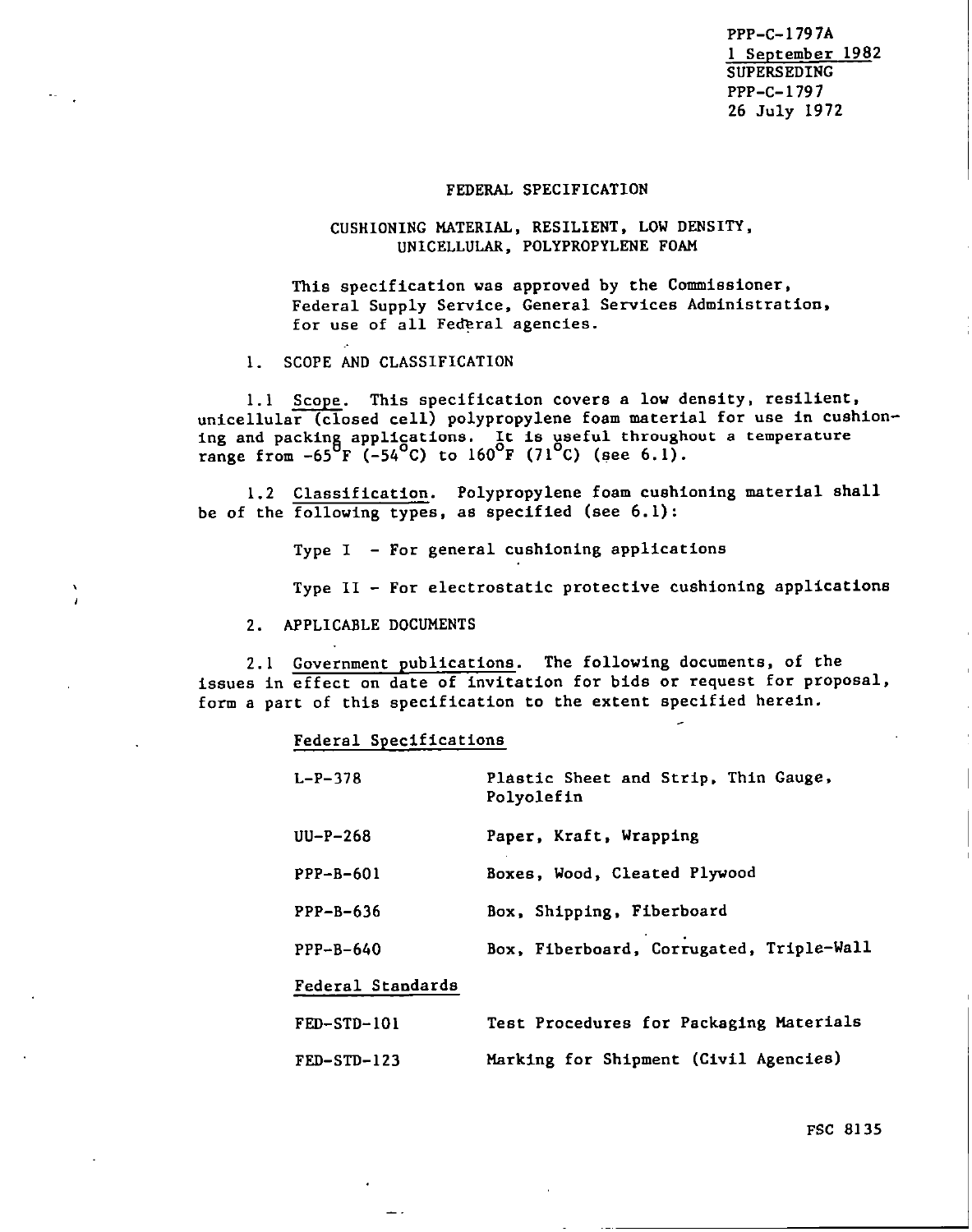I

I

(Activities outside the Federal Government may obtain copies of Federal specifications, standards, and commercial item descriptions as outlined under General Information in the Index of Federal Specifications, Standards and Commercial Item Descriptions. The Index, which includes cumulative bimonthly supplements as issued, is for sale cm a subscription basis by the Superintendent of Documents, U. S. Government Printing Office, Washington, DC 20402.

(Single copies of this specification, and other Federal specifications and commercial item descriptions required by activities outside the Federal Government for bidding purposes are available without charge from General Services Administration Business Service Centers in Boston, MA; New York, NY; Philadelphia, PA; Washington, DC; Atlanta, GA; Chicago, IL; Kansas City, MO; Fort Worth, TX; Houston, TX; Denver, CO; San Francisco, CA; Los Angeles, CA; and Seattle, MA.

(Federal Government activities may obtain copies of Federal standardization documents and che Index of Federal Specifications, Standards and Commercial Item Descriptions from established distribution points in their agencies. )

Military Specifications

| $MIL-B-22191$      | Barrier Material, Transparent, Flexible,<br>Heat Sealable |  |
|--------------------|-----------------------------------------------------------|--|
| Military Standards |                                                           |  |
| MIL-STD-105        | Sampling Procedures and Tables for                        |  |

| $MLL-STD-105$ | Sampling Procedures and Tables for |  |
|---------------|------------------------------------|--|
|               | Inspection by Attributes           |  |

MIL-sTD-129 Marking for Shipment and Storage

(Copies of military specifications and standards required by contractors in connection with specific procurement functions should be obtained from the procuring activity or as directed by the contracting off icer. )

2.2 Other publications. The following documents form a part of this specification to the extent specified herein. The issues of the documents which are indicaced as DoD adopted shall be the issue listed in the current DoDISS and the supplement thereto, if applicable.

National Motor Freight Classification

(Application for copies should be addressed to the American Trucking Association, Inc., Traffic Department, 1616 P Street, N.W., Washington, DC 20036. )

#### Uniform Freight Classification

(Application for copies should be addressed to the Uniform Classification Committee, Room 1106, 222 South Riverside Plaza, Chicago, lL 60606. )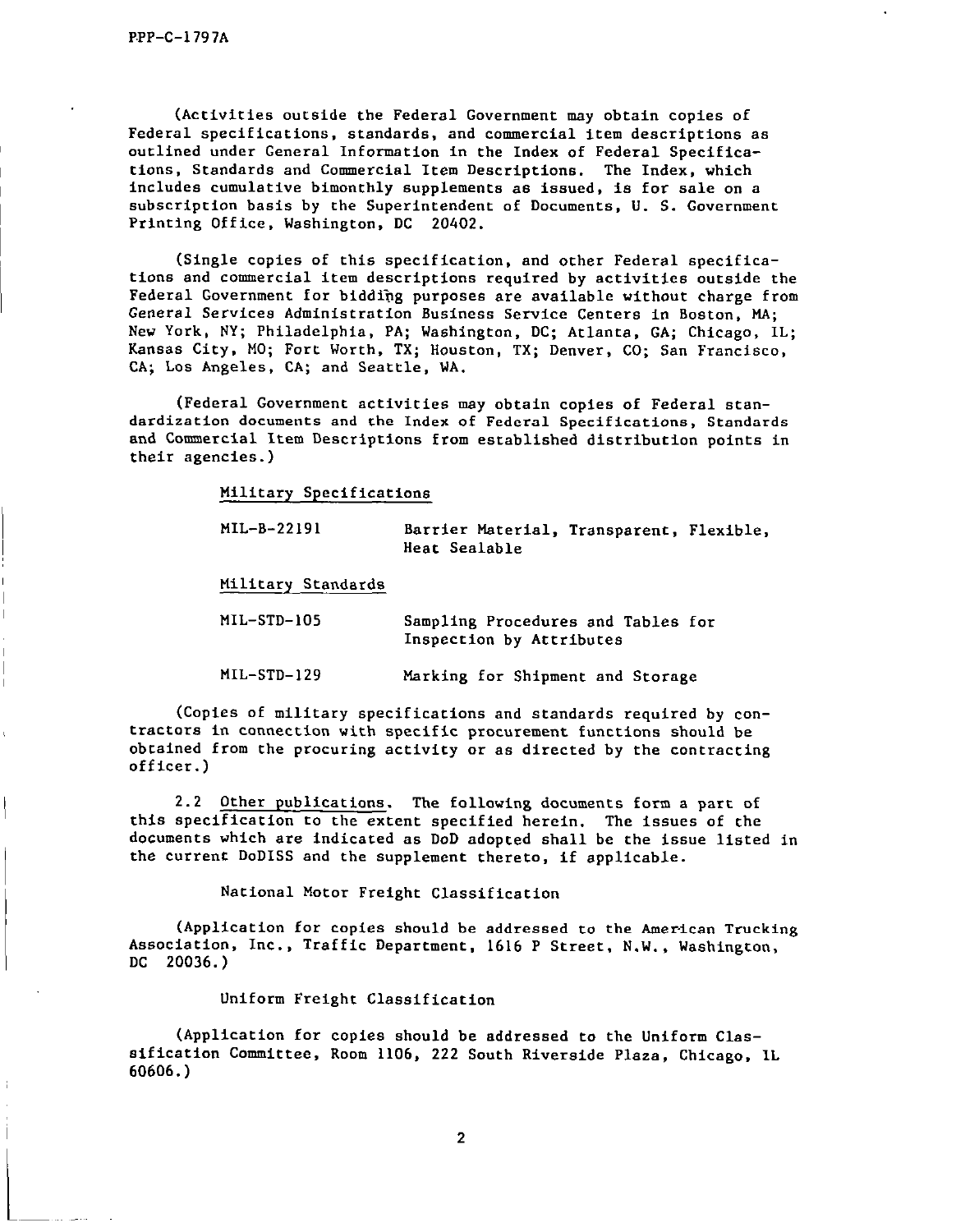(Industry association specifications and standards are generally available for reference from libraries. They are also distributed among technical groups and using Federal agencies. )

3. REQUIREMENTS

 $3.1$  First article inspection. When specified, a sample shall be subjected to first article inspection (see 4.3 and 6.2).

3.2 Materials. The cushioning material shall be made from low density, resilient, unicellular (closed cell) polypropylene foam material and by such processes as to assure compliance with this specification.

3.2.1 Certification. When specified (see 6.2), the contractor shall submit certification that the material does not support active mold growth, has not been treated with fungicide or other toxic materials, and the blowing agent is nonflammable and non-explosive.

3.2.2 Recovered material. Recovered materials may be used to the maximum extent practicable consonant with the other requirements of this specification.

3.3 Form. The cushioning material shall be furnished in rolls, tear perforated rolls, or flat cuts, as specified (see 6.2).

3.3.1 Dimensions and tolerances.

3.3.1.1 Rolls. Unless otherwise specified, sizes of rolls shall be as follows (see  $6.2$ ):

| Standard Roll           | Thickness (inches) 1/ |             |     |                            |            |
|-------------------------|-----------------------|-------------|-----|----------------------------|------------|
|                         | 1/16(0.062)           | 3/32(0.093) |     | $1/8(0.125)$ $3/16(0.187)$ | 1/4(0.250) |
| Length,<br>feet $2/$    | 900                   | 600         | 450 | 300                        | 225        |
| Width,<br>inches $3/4/$ | 72                    | 72          | 72  | 72                         | 72         |

1/ Thickness shall be not leas than 95 percent of that specified. The  $1/8$ , 3/16 and 1/4 inch material may be sheets spot bonded to provide the necessary thickness.

 $2/$  Tolerance on length shall be  $-1$  to  $+5$  percent or  $+1/2$  inch (whichever is the larger) of the specified length.

3/ Widths from three inches up to standard roll widths may be  $obtained$  when specified (see  $6.2$ ).

 $4/$  Tolerance on width shall be  $+3$  percent or  $+1/4$  inch (whichever is the larger) .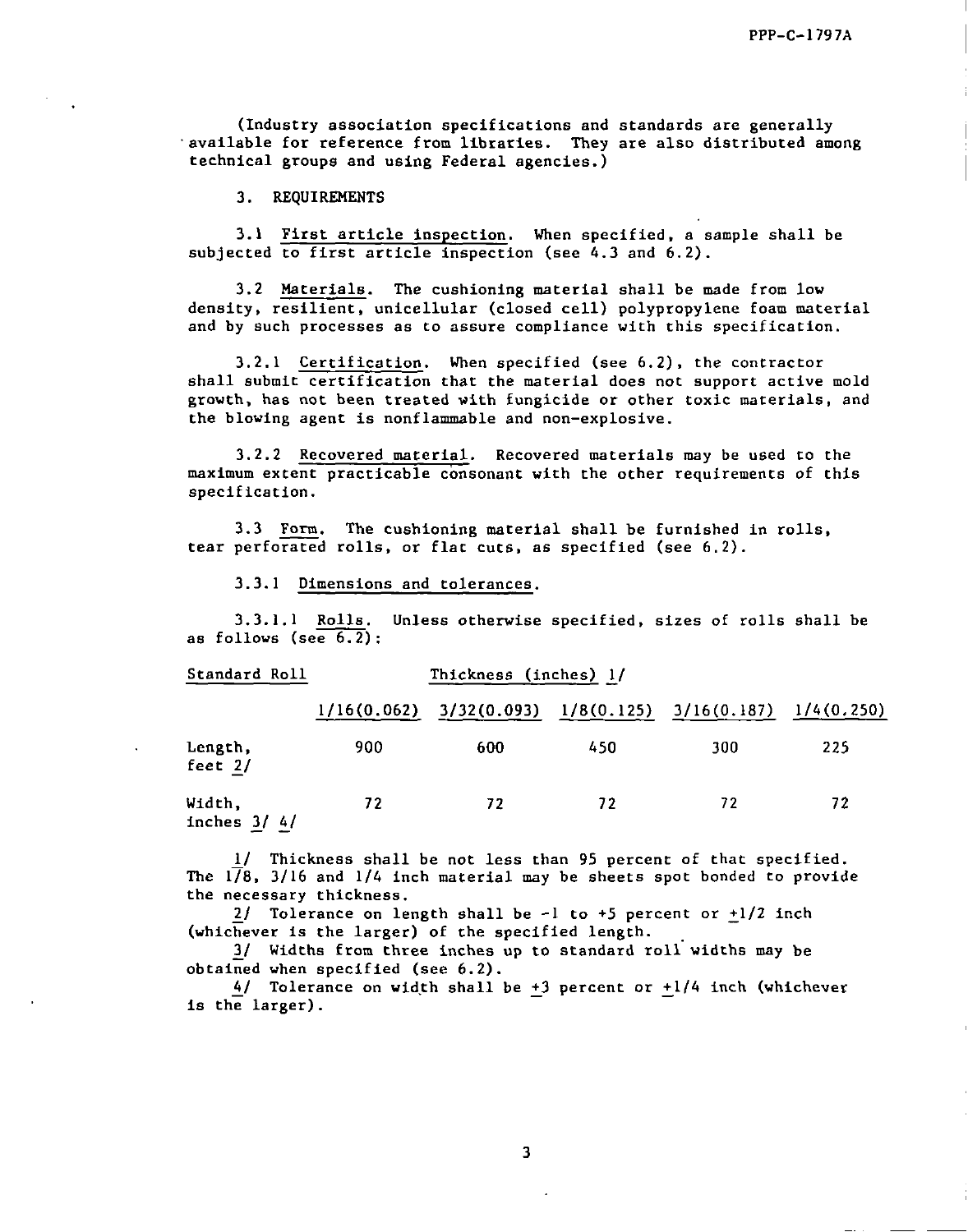$\begin{bmatrix} 1 & 0 & 0 \\ 0 & 0 & 0 \\ 0 & 0 & 0 \\ 0 & 0 & 0 \\ 0 & 0 & 0 \\ 0 & 0 & 0 \\ 0 & 0 & 0 \\ 0 & 0 & 0 \\ 0 & 0 & 0 \\ 0 & 0 & 0 \\ 0 & 0 & 0 \\ 0 & 0 & 0 \\ 0 & 0 & 0 \\ 0 & 0 & 0 & 0 \\ 0 & 0 & 0 & 0 \\ 0 & 0 & 0 & 0 \\ 0 & 0 & 0 & 0 & 0 \\ 0 & 0 & 0 & 0 & 0 \\ 0 & 0 & 0 & 0 & 0 \\ 0 & 0 & 0 & 0 & 0 &$ 

3.3.1.2 Tear perforated rolls. The material shall be perforate across the width of the rolls at any of the intervals specified below (see  $6.2$ ):

| laterial Thickness | Intervals between parallel |
|--------------------|----------------------------|
| (1nches)           | rows of perforations       |
|                    | (1nches) 1/                |
| 1/16               | 6, 12, 18, 24, or 36       |
| 3/32               | 6, 12, 18, 24, or 36       |
| 1/8                | 6, 12, 18, 24, or 36       |
| 3/16               | 12, 24, or $36$            |
| 1/4                | 12, 24, or 36              |
|                    |                            |

1/ When specified, perforations may be obtained at other special intervals (see  $6.2$ ).

 $3.3.1.3$  Fiat cuts. Flat cuts shall be as specified in contract order up to the limit of roll widths above with the applicable tolerances.

3.4 Physical properties. When tested as specified in Section 4,

3.4 Physical properties. When tested as specified in Section 4.

| Properties                                 | Requirements                                           | Paragraph<br>references |
|--------------------------------------------|--------------------------------------------------------|-------------------------|
| Density (lbs/ft <sup>3</sup> )             | $0.5 - 1.1$                                            | 4.6.3.2                 |
| Dustiness (percent)                        | $0.5$ max.                                             | 4.6.3.3                 |
| Blocking resistance                        | Surfaces shall be easily<br>separated with no evidence |                         |
|                                            | of delamination or rupture                             | 4.6.3.4                 |
| Abrasiveness                               | No visible scratches                                   | 4, 6, 3, 5              |
| Compression set<br>(percent)               | $15$ max.                                              | 4.6.3.6                 |
| Contact corrosivity                        | No corrosion                                           | 4.6.3.7                 |
| Dimensional stability<br>(percent)         | $4.0$ max. MD<br>$8.0$ max. TD                         | 4.6.3.8                 |
| High and low temperature<br>application    | No cracks or tears                                     | 4.6.3.9                 |
| Water absorption<br>$(lbs/ft^{-})$         | $0.01$ max.<br>$\bullet$                               | 4, 6, 3, 10             |
| Electrostatic properties<br>(Type II only) | Decay rate shall not<br>exceed 2.0 seconds             | 4.6.3.11                |

TABLE I. Physical properties.

3.5 Workmanship. The cushioning material shall be manufactured in a manner that will produce the high quality material necessary to meet the requirements of this specification. The finished product shall b un1i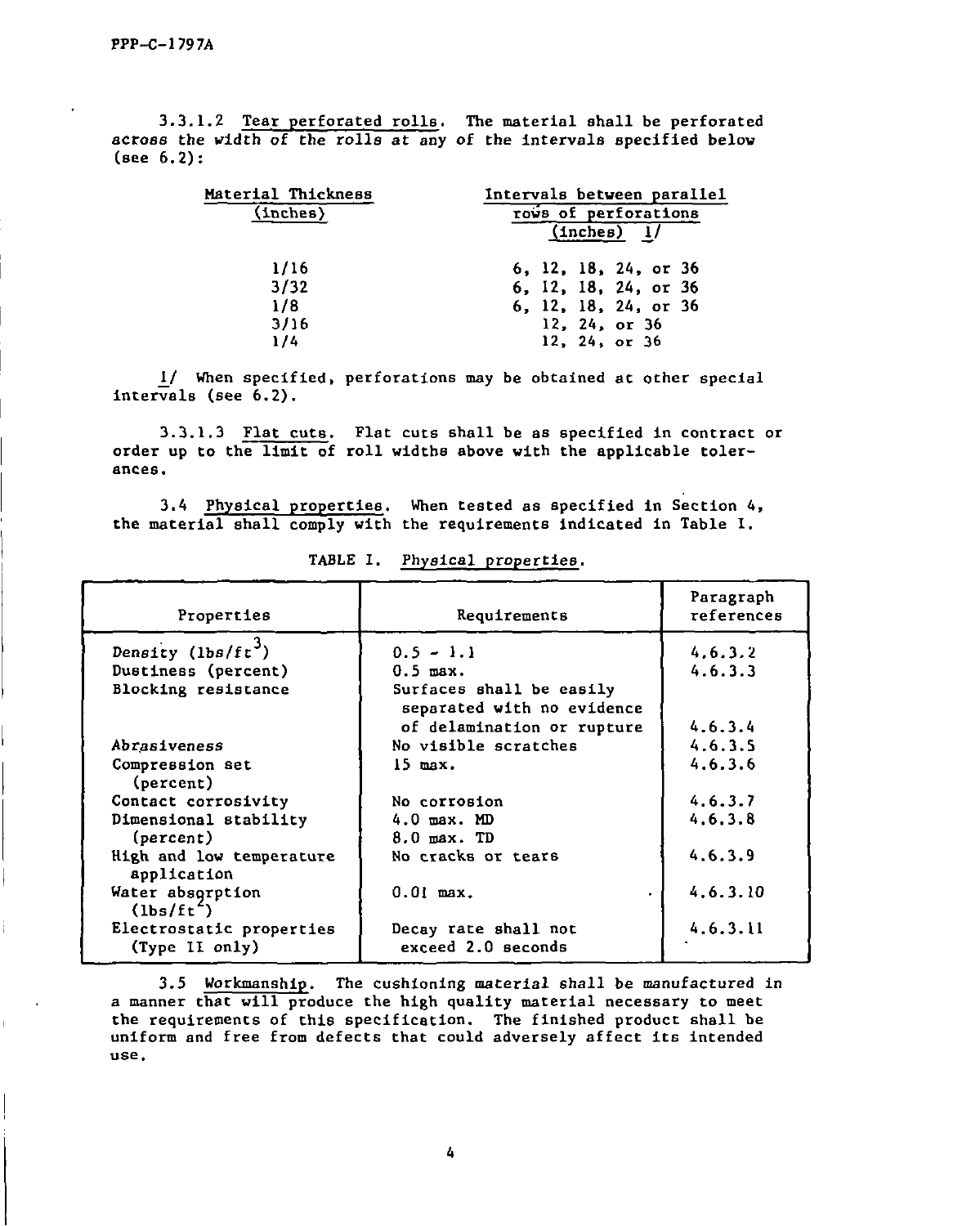3.6 Color. Type I cushioning material shall be colorless. Type 11 material shall be tinted (any color except yellow) for identification.

3.7 Identification of material. Each roll or package of flat cuts  $\frac{1}{2}$  include a tag of  $\frac{1}{2}$  include  $\frac{1}{2}$  in  $\frac{1}{2}$  in  $\frac{1}{2}$  in  $\frac{1}{2}$  in  $\frac{1}{2}$  in  $\frac{1}{2}$ specification a tag, there are concentring the rotawing specification number, type, manufacturer's name, manufacturer's<br>designation, month and year of manufacture, and lot number. Letters and figures shall be clear, legible and a minimum of one eighth inch high. In addition, the identification medium for Type 11 material shall also include the word "ANTI-STAT. "

4. QUALITY ASSURANCE PROVISIONS

4.1 Responsibility for inspection. Unless otherwise specified in the contract, the contractor is responsible for the performance of all inspection requirements as specified herein. Except as otherwise specified in the contract, the contractor may use his own or any other facilities suitable for the performance of the inspection requirements specified berein, unless disapproved by the Government. The Government reserves the right to perform any of the inspections set forth in the specification where such Inspectlone are deemed necessary to assure that supplies and services conform to prescribed requirements.

4.2 Classification of inspection. The inspection requirements specified and classified as follows:

a. First article inspection (see 4.3) .

b. Quality conformance inspection (see 4. 4).

4.3 First article inspection. The first article inspection shall consist of examination and tests for all of the requirements of this specif icatlon. The inspection shall be performed by the first article inspection laboratory designated by the contracting officer (see 6.2) . When specified, first article inspection shall be conducted by tbe contractor in che presence of a Government representative designated by the contracting officer. Approval of the first article inspection sample does not preclude the requirements for performing the quality conformance inspection. First article inspection may be waived when the acquiring activity or contract administration activity has data or other evidence to indicate the prior successful first article inspection in the successful first article inspection has been co indica

4.3.1 First article samples. When specified by the contracting officer (see  $6.2$ ), the contractor shall submit a first article sample of sufficient material to conduct all tests required by this specification. The sample shall be produced by the contractor using the same production processes, procedures, and equipment used in fulfilling the contract. Prior to submission the contractor shall inspect the sample to assure that it commission the confidence engines in contract and shall submit and record of the tequitements of the contracted shall be submitted, as directed by this imprecised. While atticle semple ones be contracted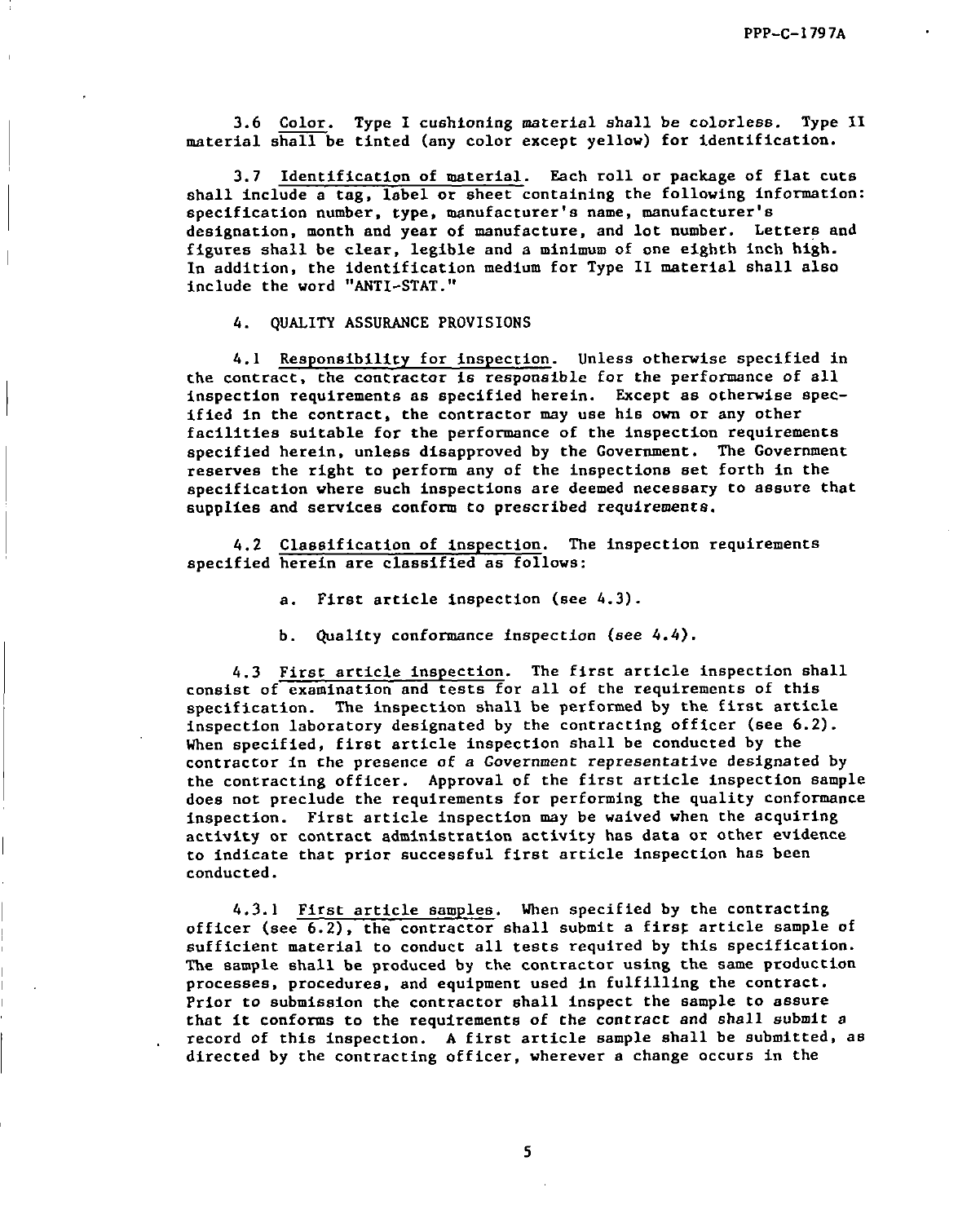manufacturing process or material used such as to significantly affected such as to significantly affected such a  $\tt{manuraccuracy}$  process or  $\tt{material using a sum of the function}$  as to significantly  $t$ product uniformity or performance as determined by the Government. Failure of the first article sample to meet all the requirements of the specification shall be cause for rejection.

 $\mathcal{A}^{\mathcal{A}}$  ality conformal to all types inspections.  $\mathcal{A}^{\mathcal{A}}$  and  $\mathcal{A}^{\mathcal{A}}$  are inspections. 4.4 <u>Quality conformance inspections</u>. Quality conformance inspections. shall consist of examinations listed in  $4.5$  and tests listed in  $4.4.1$ . Unless otherwise specified, the testing inspection of  $4.4.1$  shall be performed in accordance with MIL-STD-105 at an AQL of 4.0 defects per 100 units.

4.4.1 <u>quality cont</u>

Tests Reference paragraph

| Tests        | Reference paragraph |
|--------------|---------------------|
| Thickness    | 4.6.3.1             |
| Density      | 4, 6, 3, 2          |
| Dustiness    | 4.6.3.3             |
| Abrasiveness | 4.6.3.5             |

4.4.2 Inspection lot. A quality conformance inspection test lot shall consist of either 125 rolls of material or all material manufactured by the same process from the same components during one production run, whichever is the lesser.

4.4.3 Sampling. The sample unit for quality conformance testing shall be one roll or equivalent square yardage of flat cuts. Sufficient material shall be withdrawn from each roll or package of flat cuts to conduct quality conformance tests. The number of sample units for quality conformance testing shall be as follows:

| Lot size in rolls | Sample units |
|-------------------|--------------|
| 125 or less       |              |
| 126 to 375        | 2            |
| 376 to 750        | વ            |
| 751 to 1500       |              |

4.3 End ILEM examination of the end item shall be in a cord in a cord in a cord in a cord in a cord in a cord in a cord in a cord in a c acquiring activity, examination of the end item shall be in accordance with the list of defects and Acceptable Quality Levels (AQLs) set forth in  $4.5.1$ ,  $4.5.2$  and  $4.5.3$ . The Government reserves the right to require examination for any defect prohibited in Section 3 or in the contract or purchase order even though it is not listed below, and to classify such defects in accordance with the definitions contained in MIL-STD-105. Facilities shall be made available to the Quality Assurance Representa-<br>tive for conducting the examinations prescribed herein.

 $\begin{bmatrix} 6 \end{bmatrix}$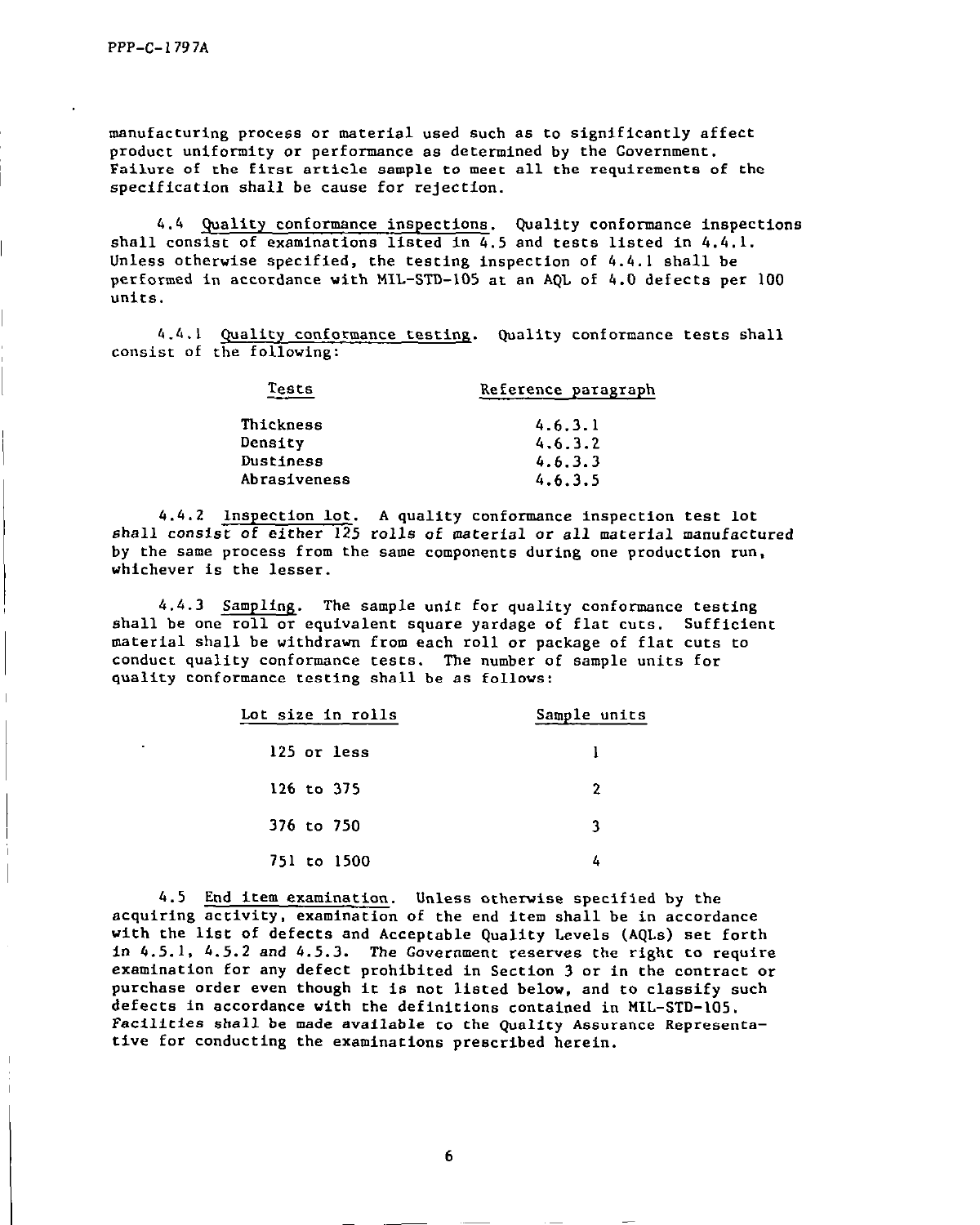4.5.1 Examination of the end item for defects in appearance and workmanship. Examinations shall be in accordance with MIL-STD-105 with an inspection level of S-3 and AQL of 4.0 defects per 100 units. The sample unit for this examination shall be one square yard or equivalent square yardage of flat cuts. Sufficient rolls shall be selected at random so that by examining approximately 10 yards per roll, the required sample yardage will be obtained. For examination of flat cuts, samples shall be scored only once for each occurrence within a square yard.

| <b>EXAMINE</b>                | <b>DEFECTS</b>                                                                                                            |
|-------------------------------|---------------------------------------------------------------------------------------------------------------------------|
| Form                          | Not rolls, not tear perforated rolls<br>or not flat cuts as specified.                                                    |
| Cleanness                     | Not clean, presence of foreign matter<br>(does not apply to outer convolution<br>of roll).                                |
| Workmanship                   | Cuts or splits. Perforated rolls will<br>not tear uniformly in the transverse<br>direction of the roll.                   |
| Construction                  | Not uniform - cracks, folds, foreign<br>matter.                                                                           |
| Identification<br>of material | Markings incomplete. Markings not<br>legible. Markings less than one<br>eighth inch high. Type II material<br>not tinted. |

NOTE: Spot bonding marks on  $1/8$ , 3/16 and  $1/4$  inch material are not defects.

4.5.2 Examination of the end item for defects related to the roll or package of flat cuts. Examinations shall be in accordance with MIL-STD-105 with an inspection level of s-3 and an AQL of 4.0 defects per 100 units. The sample unit for this examination shall be one roll or one package of flat cuts.

#### EXAMINE DEFECTS

| Unwinding of rolls                                  | When unwound, material sticks together<br>to the extent that unrolling causes<br>tearing or injury to surfaces. |
|-----------------------------------------------------|-----------------------------------------------------------------------------------------------------------------|
|                                                     | Material badly telescoped.                                                                                      |
|                                                     | Roll crushed. Core crushed.                                                                                     |
| Roll, tear perforated<br>roll, or flat cut<br>width | More or less than specified width by 3<br>percent or $1/4$ inch (whichever is the<br>larger).                   |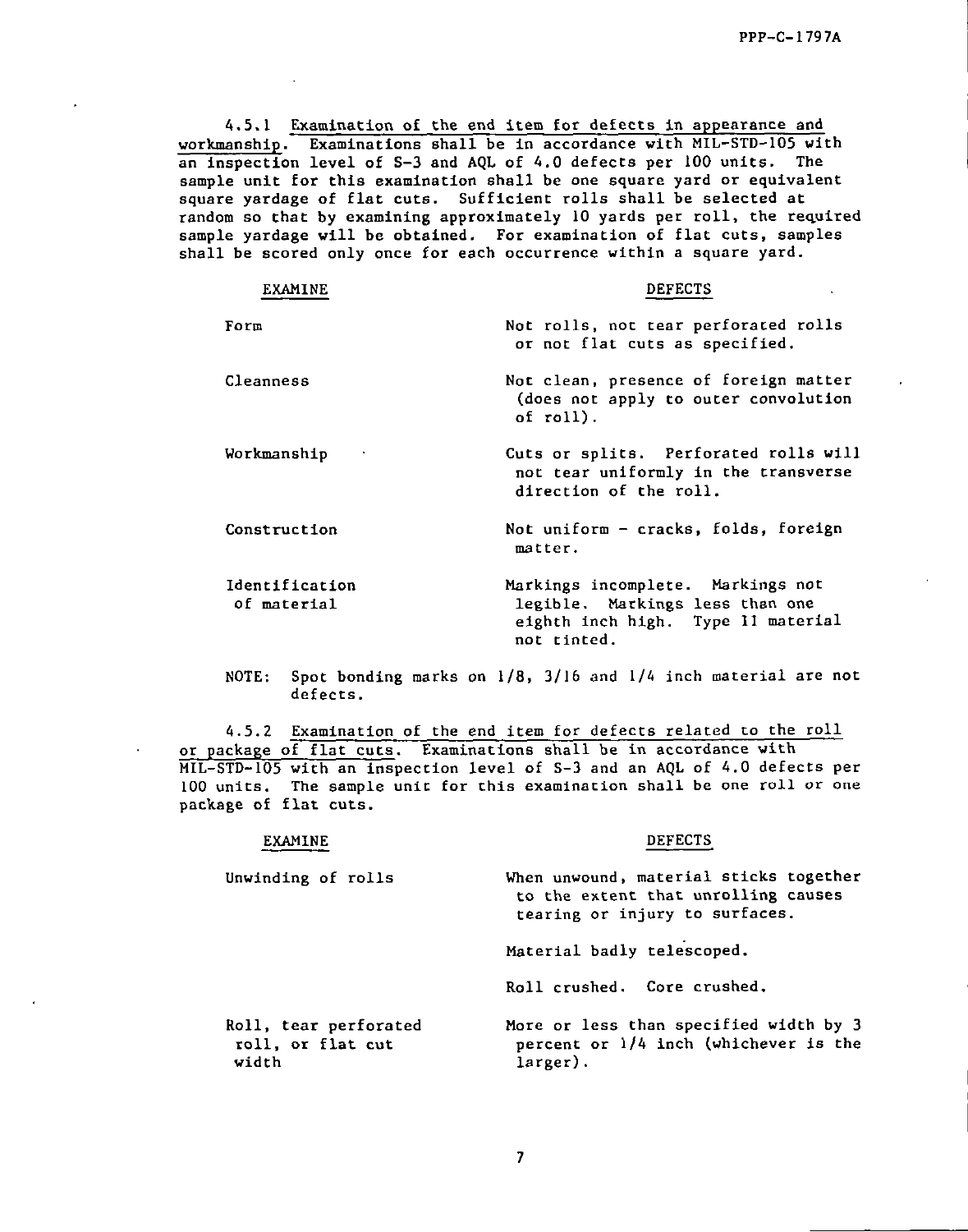$\ddot{\phantom{0}}$ 

| <b>EXAMINE</b>                                     | <b>DEFECTS</b>                                                                         |
|----------------------------------------------------|----------------------------------------------------------------------------------------|
| Flat cut length or length<br>of perforated section | More than specified length by 5<br>percent or 1/2 inch (whichever is the<br>larger).   |
|                                                    | Less than specified length by one<br>percent or 1/2 inch (whichever is the<br>larger). |
| Roll length                                        | More than specified length by 5<br>percent or $1/2$ inch (whichever is<br>larger).     |
|                                                    | Less than specified length by one<br>percent or 1/2 inch (whichever is<br>larger).     |

 $\blacksquare$ 

4.5.3 <u>Examination of preparation for deliver</u>y. Examinations shall be in accordance with MIL-STD-105 with an inspection level of S-3 and an AQL of 4.0 defects per 100 units. The lot size shall be expressed in units of shipping containers (1 container per roll; and bundle of flat cuts) , and the sample unit for this examination shall be one shipping container.

| EXAMINE                         | <b>DEFECTS</b>                                                                                                                |
|---------------------------------|-------------------------------------------------------------------------------------------------------------------------------|
| Preservation<br>(as applicable) | Not level specified; not in accordance<br>with contract requirements.                                                         |
|                                 | Flat cuts not wrapped in bundles as<br>specified.                                                                             |
|                                 | Packaging material not as specified;<br>closures not accomplished by required<br>materials.                                   |
| Packing<br>(as applicable)      | Not level specified; not in accordance<br>with contract requirements.                                                         |
|                                 | Rolls not packed in containers as<br>specified.                                                                               |
|                                 | Container materials not as specified;<br>closures not accomplished by<br>specified or required methods or<br>materials.       |
| Packaging Markings              | Interior or exterior markings (as<br>applicable) illegible, incorrect,<br>omitted, or not in accordance with<br>requirements. |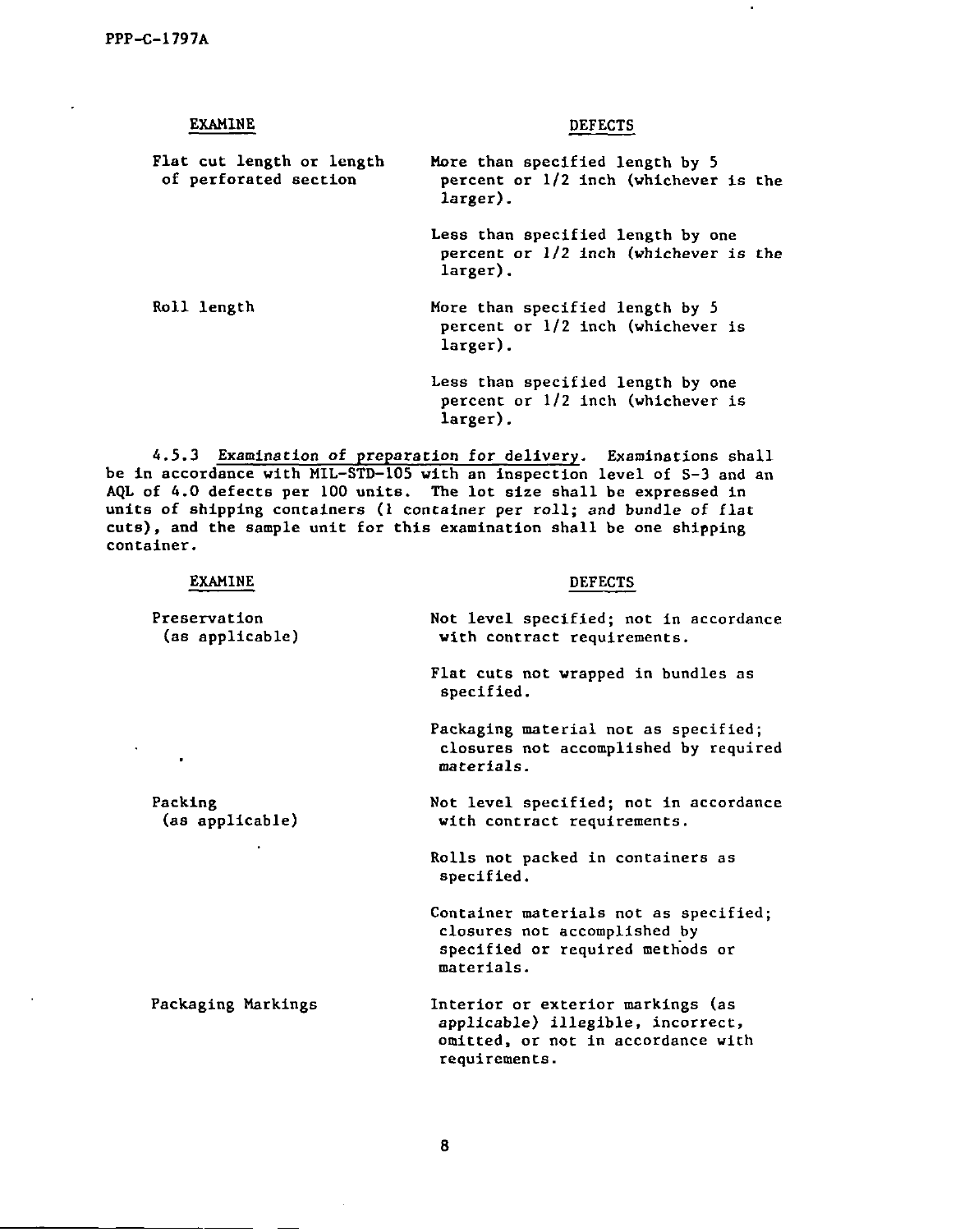4.5.4 Source of material used for examination. The same rolls or packages of flat cuts shall be used for examinations under 4.5.1 and 4.5.2.

4.6 Test methods.

4.6.1 Test specimens. Three specimens shall be taken from each sample to be tested. Tests shall be run in triplicate and the average value where applicable shall be reported.

4.6.2 Specimen conditioning. The specimens selected for testing shall be conditioned for a minimum of 24 hours at 73 +3.5 $\mathrm{^{\circ}F.}$  For referee purposes, the conditions shall be 73 +3.5<sup>0</sup>F and 50 +5<sup>-</sup>percent relative humidity for a minimum of 24 hours.

4.6.3 Tests.

4.6.3.1 Thickness. Thickness shall be measured according to FED-STD-101, Method 1003 using a dial micrometer on a stand. Specimen size shall be 5 inches by 5 inches. Three specimens shall be cut from the sample. Two shall be cut 4 inches from each edge and one from the center of the sample. Each specimen shall be placed on a flat surface and centered beneath a 6 inch by 6 inch plate, weighing 2.5 pounda, so as to exer? a force of O. 10 psi on the specimen. The measurement shall be taken at the geometric center of the plate within 30 seconds after plate application.

4.6.3.2 Density. Density shall be measured according to FED-STD-101, Method 4008, for solids by water immersion. A single ply specimen approximately 2.5 inches by 2.5 inches shall be used.

4.6.3.3 Dustiness. Dustiness shall be measured according to FED-STD-101, Method 4011, Procedure A.

4..6.3.4 Blocking resistance. Blocking resistance shall be determined according to FEO-STD-1O1, Method 3003, Procedure A. The specimen size shall be 3 inches by 3 inches. The pressure blocks shall exert a pressure of O. 1 psi and be 3 inches by 3 inches. The exposure condition shall involve dry heat and the specimen stack, including the bottom plate. shall be placed directly on a shelf in the oven. The oven temperature shall be  $160 + 2^0$ F with an exposure time of 24  $+1$  hours.

4.6.3.5 Abrasiveness. Abrasiveness shall be determined according to FED-STD-101 , Method 4002. The test surface shall be No. 1100 H-24 aluminum alloy with a standard one side bright finish.

4.6.3.6 Compression set. Specimens 5 inch by 5 inch by 1/4 inch thick shall be used. Material less than 1/4 inch thick shall be plied to measure 114 inch as closely as possible. Rounded corners or precompressed edges are to be avoided.

9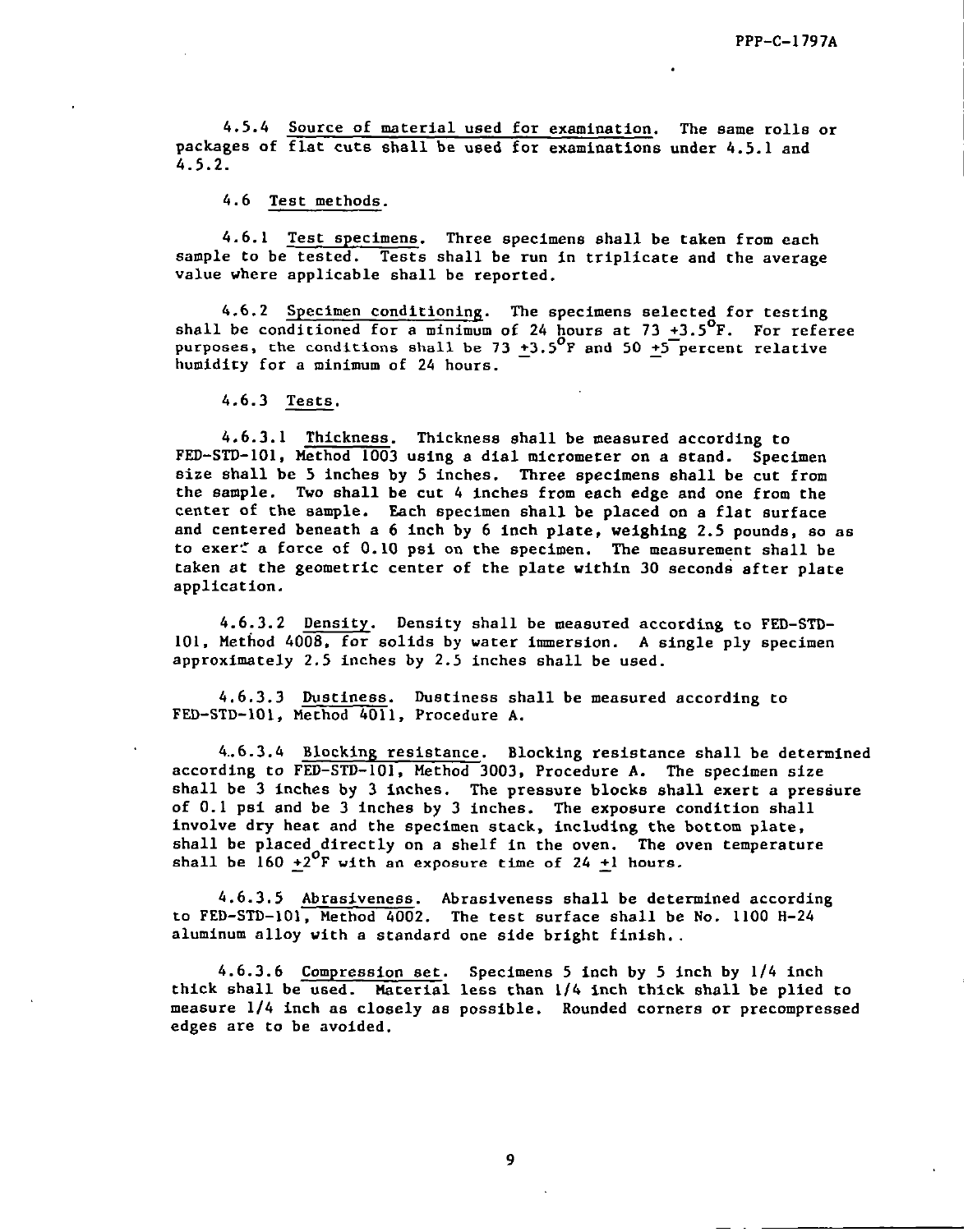The  $1/4$  inch specimen shall be placed on a flat surface and the original thickness ( $t$ ) determined as in 4.6.3.1. A 6 inch by 6 inch plate shall be centered on the specimen to give a constant and uniform load for 96 hours. The total load on the specimen shall be 5 pounds. After 96 hours the total load shall be removed and the specimen allowed to recover for 4 hours. The final thickness (t $_{\rm f}$ ) shall be dete

Percent compression set = 
$$
\frac{t_0 - t_f}{t_o}
$$
 x 100

4.6.3.7 Contact corrosivity. Contact corrosivity shall be deter-<br>mined according to FED-STD-101, Method 3005 using a steel test surface.

 $4.6.8$  Dimens $\sim$   $5.8$  inch specimen shall be  $5.8$  inch specimen shall by  $5.5$ 4.6.3.8 Dimensional stability. A 5 inch by 5 inch specimen shall be cut. The specimen shall be measured to the nearest 1/64 inch in the machine direction (MD) and transverse direction (TD). The specimen shall be placed on the shelf of the oven at  $180^{\circ}$ F for 4 hours. The specimen shall be removed and measured in both directions. Dimensional stability for each direction shall be calculated as follows:

Dimensional stability (percent) = 
$$
\frac{L_0 - L_1}{L_0}
$$
 x 100  
Where:

i<br>I

I<br>|<br>|

 $L_{\alpha}$  = original dimension

 $4.6\pm0.3$  High and low temperature application. The shall behavior application. Tests shall be shall behavior. The shall behavior  $\alpha$ 4.6.3.9 <u>High and low temperature application</u>. Tests shall be performed at the temperatures indicated. The specimens and pressure plate shall be conditioned simultaneously.

 $\overline{\phantom{a}}$ **shall be computed in the curre** (160°F). Specimens 8 inches by 8 inch snail be cut randomly from the sample. Specimens shall be placed in oven maintained at  $160 \frac{1}{2}$  F for I hour. After the I hour conditioning the specimens shall be folded in half and then folded in half again so that the final specimen size is 4 inches by 4 inches. The 5 inch by 5 inch pressure plate, exerting 0.25 psi, shall be centrally located on the folded specimen. After l minute the plate shall be removed and the specimen unfolded and examined for cracks or tears.

 $\overline{6}$ 4.6.3.9.2 Low temperature  $(-65 \text{ F})$ . The specimens tested at  $160$ shall immediately be placed in a chamber maintained at  $-65$  +5<sup>o</sup>F for l hour. After the I hour conditioning, the specimens shall be folded in half and then folded in half again so that the final specimen size is 4 inches by 4 inches. The 5 inch by 5 inch pressure plate, exerting  $0.25$ psi, shall be centrally located on the folded specimen. After 1 minute the plate shall be removed and the specimen unfolded and examined for cracks or tears.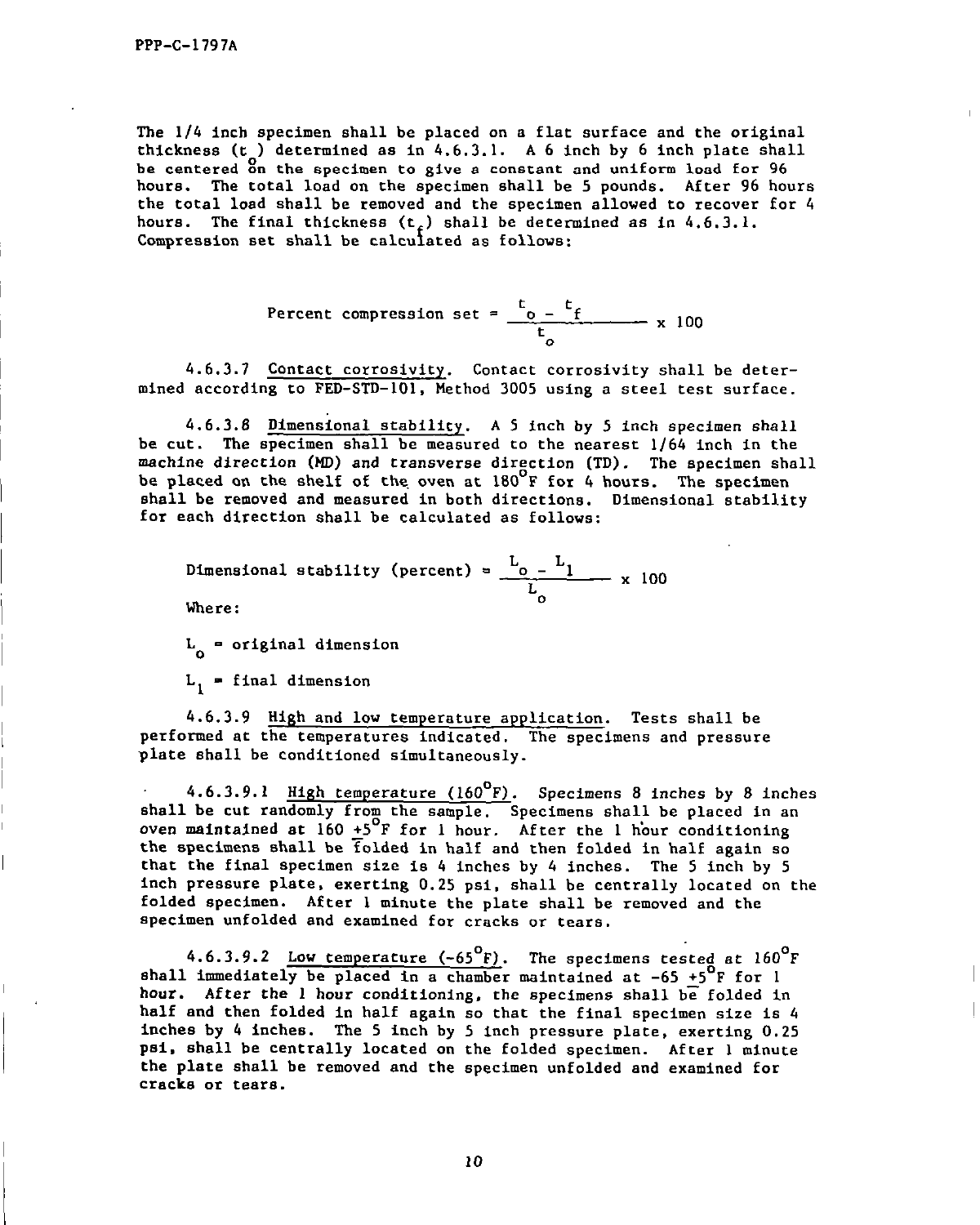4.6.3.10 Water absorption. A 2 inch by 2 inch single ply specime shall be weighted to the nearest  $0.001$  gram (W ) and then positioned in water so that the uppermost surface of the specimen shall be submerged l inch. After 3 hours, the specimen shall be removed and allowed to drain on a piece of screen for 1 minute. The specimen shall be placed on a piece of Whatman No. 4 filter paper  $(4-3/8$  inch diameter) and then another piece of the filter paper placed on the top surface of the specimen. A flat plate which exerts a pressure of O. 1 psi and is sufficient in size to cover the specimen, shall be placed on the filter paper for 1 minute. The plate and papers shall be removed and the specimen weighed to the nearest  $0.001$  gram  $(W_1)$ . To calculate the amount of water absorbed by the area of uncut surface the following formula shall be used:

Water absorption (lbs/ft<sup>2</sup>) = 
$$
\frac{W_1 - W_0}{8}
$$
 x 0.317

4.6.3.11 Electrostatic properties (Type 11 only) . Electrostatic properties of Type II materials shall be measured according to FED-STD-101, Method 4046.

5. PREPARATION FOR DELIVERY

5.1 Preservation. Preservation shall be Level A or C as specified (see 6.2).

5. 1.1 Level A. Rolls and flat cuts shall be preserved as follows:

5. 1.1.1 Rolls. Each roll shall be wound on a core with a minimum diameter of three inches and shall be suitably restrained from unwinding. Each roll, 72 inches in width (see 3.3.1. 1) shall be wrapped or bagged in polyethylene conforming to L-P-378 or MIL-B-22191 , Type 111 and suitably secured with cape or twist ties as required. Rolls less than 72 inches in width aball be consolidated, end to end, in unwrapped or unbagged condition, to the maximum roll width, then wrapped or bagged as specified for 72 inch rolls.

5. 1.1.2 Flat cuts. Flat cuts shall be bundled in quantities as specified (see  $6.2$ ) and wrapped with polyethylene conforming to  $L-P-378$ or kraft paper conforming to UU-P-26B and suitably secured with tape.

5. 1.2 Level C. Rolls and flat cuts shall be preserved to afford adequate protection against deterioration and damage during shipment from the supply source to the first receiving activity.

5.2 Packing. Packing shall be Level A, B, or C as specified (see 6.2).

5.2.1 Level A. Rolls and flat cuts shall be packed in wood boxes conforming to  $\overline{PP-B}-601$ , overseas style A, B, or I or  $PPP-B-621$ , style 4. Containers shall be closed in accordance with the appendix of the applicable specification.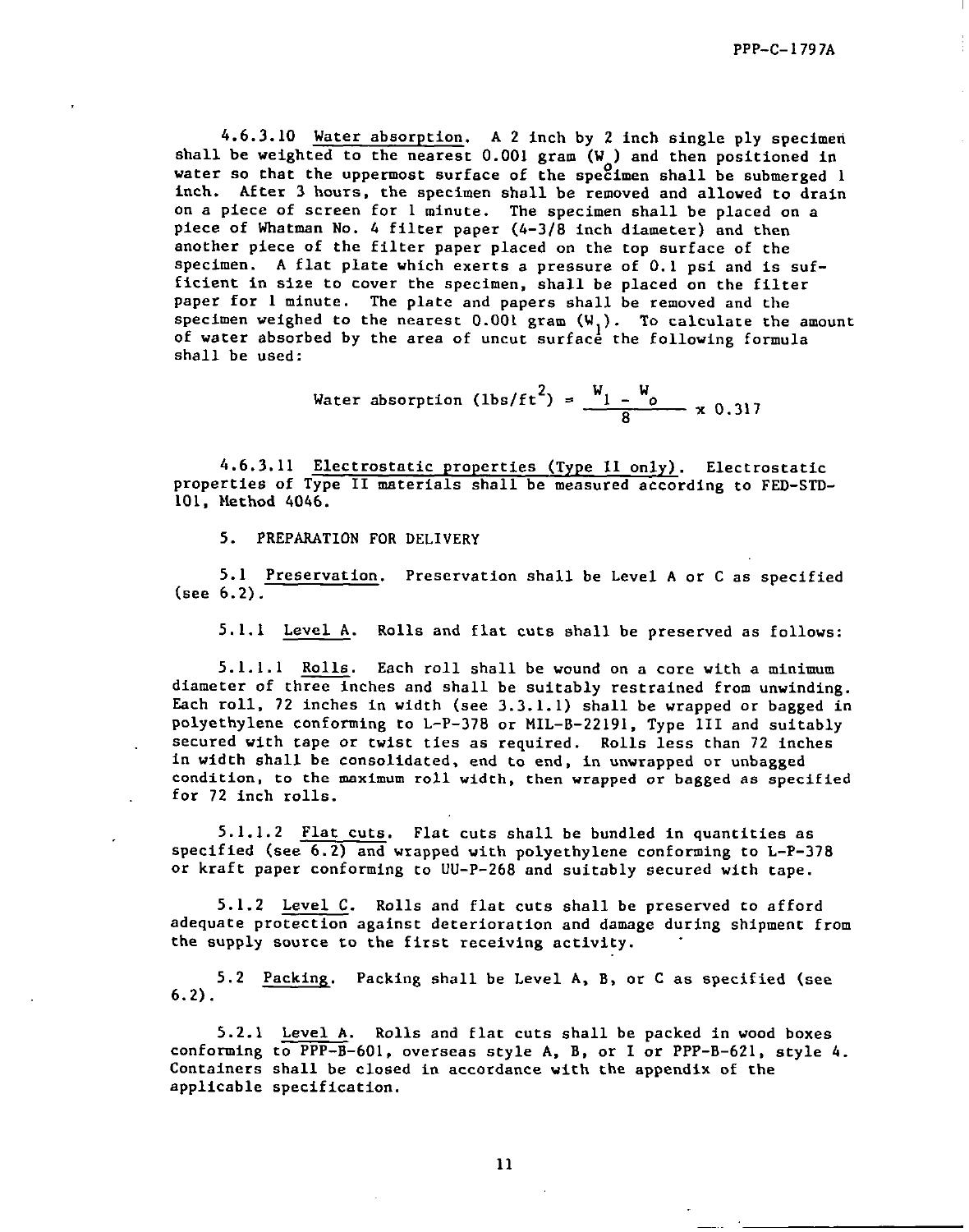5.2.2 Level B. Rolls and flat cuts shall be packed in shipping containers conforming to PPP-B-636, class weather resistant. Where size of rolls exceeds the box size limitations of PPP-B-636, the material shall be packed in boxes conforming to PPP-B-640, Class 2. The container shall be closed in accordance with the appendix of the applicable specification.

5.2.3 Level C. Unit packages of rolls or flat cuts of cushioning material shall be packed to insure carrier acceptance and safe delivery at destination in containers complying with National Motor Freight Classification or Uniform Freight Classification depending on mode of transportation.

5.3 Marking.

5.3.1 Civil agencies. In addition to any special markings required by the contract or purchase order, containers shall be marked in accordance with FED-STD-123, for delivery to Civil agencies.

5.3.2 Military agencies. In addition to any special markings required by the contract or purchase order, containers shall be marked in accordance with kfIL-STD-129, for delivery to military agencies.

#### 6. NOTES

6.1 Intended use. The unicellular polypropylene foam sheeting covered by this specification is intended for use as a protective cushioned wrap for low density items. Type 11 material shall be used where protection from electrostatic discharge is required. For high density items, it can be used for protection of surfaces from abrasion. It is non-dusting and non-linting. Typical packsging applications would be surface protection for optical lenses, equipment with critical surfaces, electrical and electronic equipment, glassware, ceramics, and magnetic tape rolls.

6. 1.1 Degree of inertness. Polypropylene foam can be stored in closed containers, i.e., there are no trapped volatile gases which could cause fire or explosions. Polypropylene, by its nature, is unaffected by exposure to grease, water and most acids, bases and solvents. It contains no plasticizers, solvents, or lubricants.

6.2 Ordering data. Purchasers should select the preferred options permitted herein and specify the following in acquisition documents:

a. Title, number and date of this specification..

b. Quantity and type (see 1.2) .

c. Form (rolls, tear perforated rolls or flat cuts) (see 3.3) .

d. Thickness (see 3.3. 1.1).

e. Width (see 3.3.1.1, 3.3.1.3).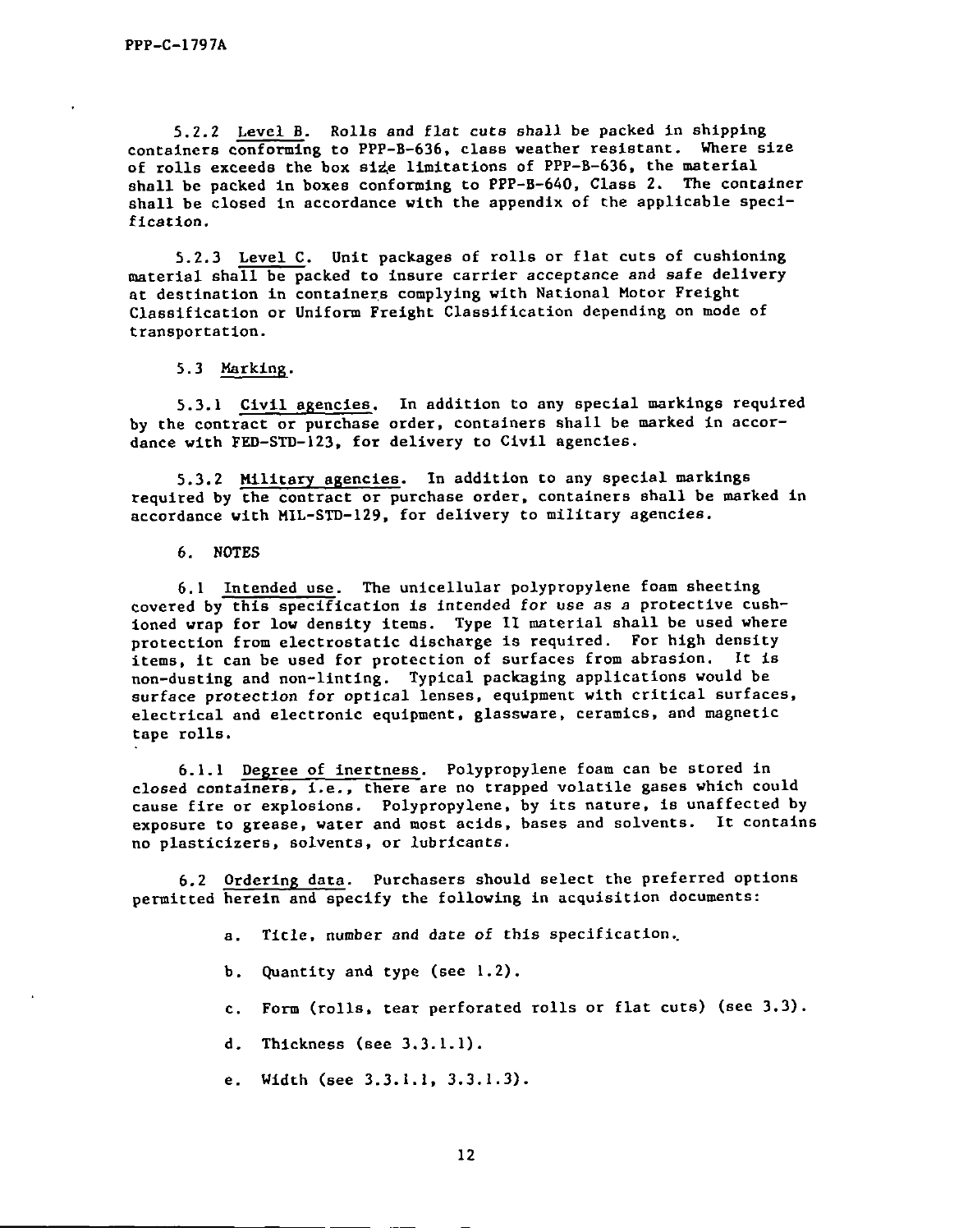- f. Length (see 3.3.1.1).
- 8. Tear perforation interval (if applicable) (see 3.3. 1.2) .
- h. Quantity of flat cuts per bundle (see 5.1. 1.2).
- i. Level of preservation and packing required (see 5.1, 5. 2) .
- j. If certification of fungus resistance, toxicity, and nature of blowing agent is required (see 3.2. 1) .
- k. Whether first article inspection is required (see 4.3) . When a supplier is in continuous production from contract. to contract , consideration should be given to waive the first article inspection. If first article Inspection is required, indicate where the first article inspection is to be conducted (at the supplier's or Government plant) .

6.3 Disposability. The cushioning material is made from unstabilized polypropylene and is oxidized to a powder after continuous exposure to direct eunlight without protection for a period of approximately six ❑onths. It can be incinerated without producing copious amounts of smoke or noxious gases.

MILITARY INTERESTS: CIVIL AGENCY COORDINATING ACTIVITY:

#### Custodians GSA - FSS

Army - SM PREPARING ACTIVITY:

Navy - AS Navy - AS

Review Activities (DOD Project No. 8135-0536)

Air Force - 69

 $A$ rmy -  $GL$ ,  $AR$ Air Force - 99 Navy - 5A, SH

User Activities

Army - AT, MS  $Navy - YD$ ,  $OS$ 

\*US. GOVERNMENT PRtN'lTNGOFFICE 1982-505-022/4528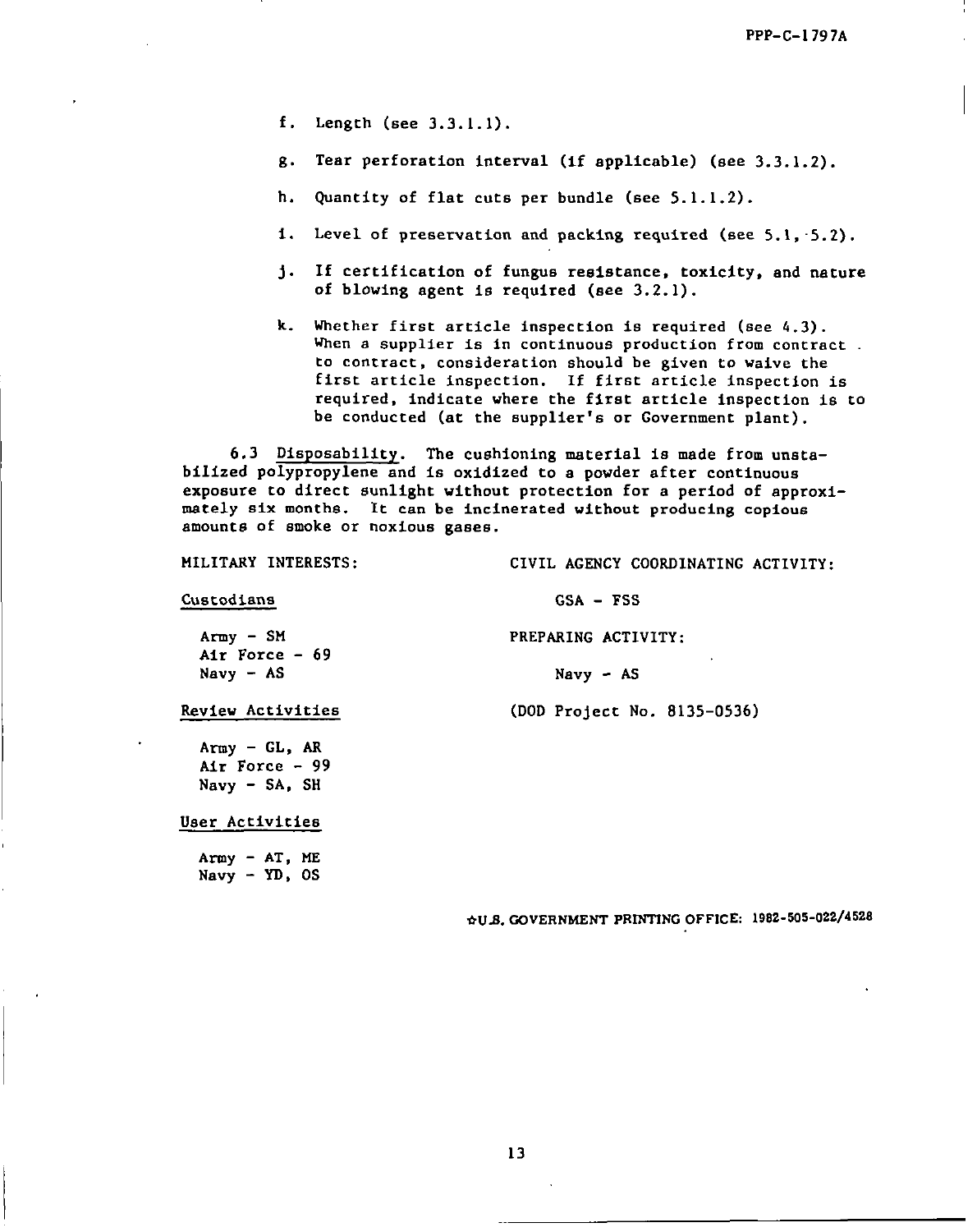INSTRUCTIONS: In a continuing effort to make our standardization documents better, the DoD provides this form for use in submitting comments and suggestions for improvements. All users of military standardization documents are invited to provide suggestions. This form may be detached, folded along the lines indicated, taped along the loose edge (DO NOT STAPLE), and mailed. In block 5, be as specific as possible about particular problem areas such as wording which required interpretation, was too rigid, restrictive, loose, ambiguous, or was incompatible, and give proposed wording changes which would alleviate the problems. Enter in block 6 any remarks not related to a specific paragraph of the document. If block 7 is filled out, an acknowledgement will be mailed to you within 30 days to let you know that your comments were received and are being considered.

NOTE: This form may not be used to request copies of documents, nor to request waivers, deviations, or clarification of specification requirements on current contracts. Comments submitted on this form do not constitute or imply authorization to waive any portion of the referenced document(s) or to amend contractual requirements.

(Fold along this line)

(Fold clong this line)